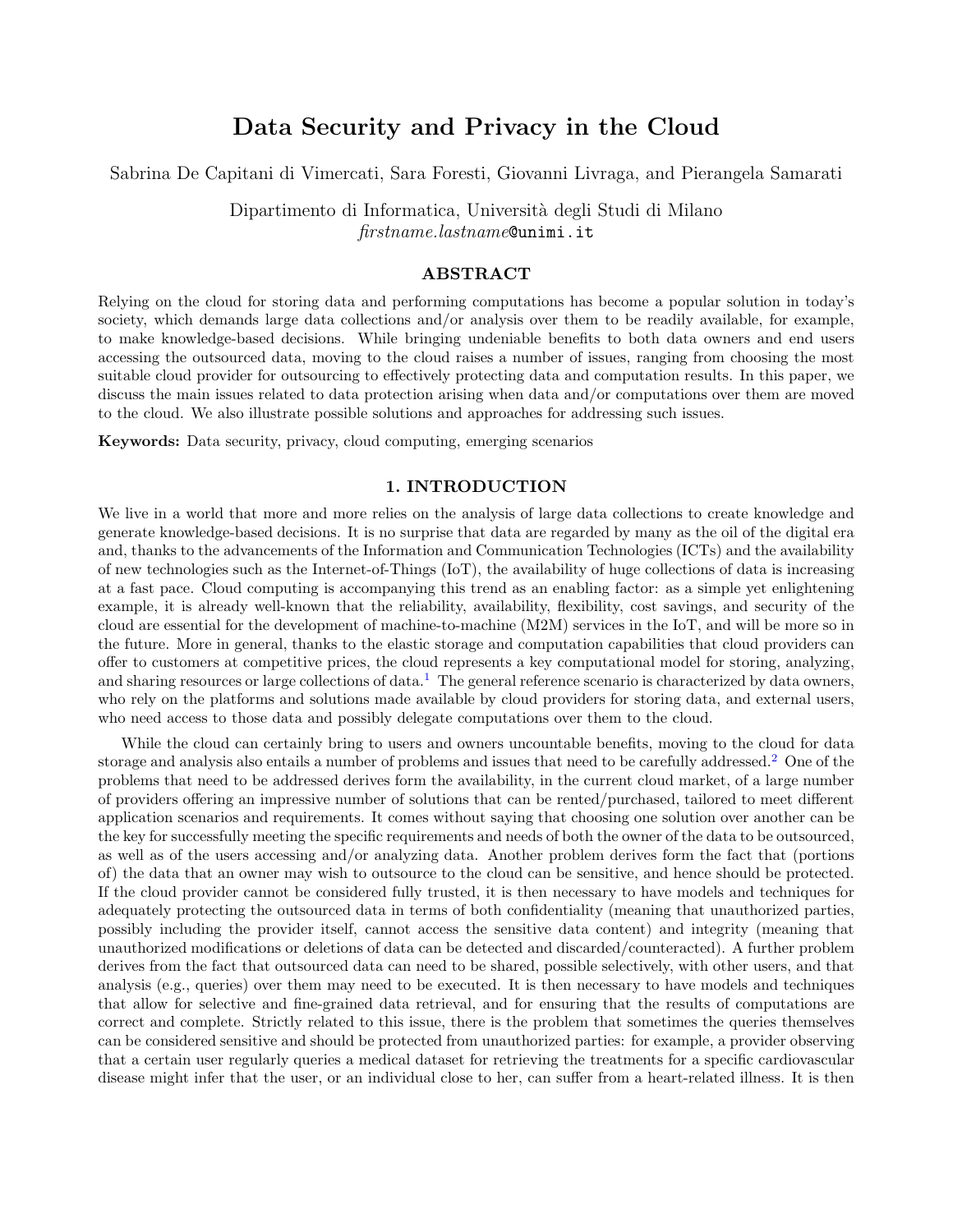necessary to have means for keeping queries confidential. A last aspect that can arise relates to the possibility of leveraging the diversity and richness of the cloud market for collaborative computations: by allocating different operations to different players in the market, it is possible to obtain significant economic savings.

In this paper, we discuss the issues above and possible approaches and solutions to them. The paper includes a section for each of the issues addressed: selection of cloud plans (Section [2\)](#page-1-0); protection of the confidentiality and integrity of data in storage (Section [3\)](#page-2-0); enforcement of selective and fine-grained access to data (Section [4\)](#page-4-0); protection of the confidentiality of queries and assessment of the integrity of their results (Section [5\)](#page-5-0); and collaborative execution of queries (Section [6\)](#page-7-0). We finally conclude the paper in Section [7.](#page-8-2)

#### 2. CLOUD PLAN SELECTION

<span id="page-1-0"></span>The current cloud market is characterized by a large number of service providers, which offer their solutions in terms of pre-defined configurations (i.e., plans) with different characteristics that make, for example, a plan (e.g., with strong security guarantees) more suitable for storing sensitive data, and another (e.g., with strong guarantees on integrity and performance) for storing mission-critical but non-sensitive data. A key problem for a user wishing to delegate data storage and management to cloud-based platforms is related to the selection of the most suitable plan(s) for outsourcing. In this section, we discuss the problem of cloud plan selection and possible approaches for it.

Problem. While clearly the more plans available in the market, the more each user can find a good fit for her needs, the selection of a plan can raise a number of problems that need accurate solutions. First, the user must determine which are the parameters of interest for her choice (and hence, the characteristics over which evaluating available plans). A straightforward solution could be to rely on the Service Level Agreement (SLA) specifications that each cloud provider publishes for her plans and pick the parameters of interest (e.g., those related to security/performance if the dataset to be stored is sensitive/mission-critical). While this might seem trivial, it is not – different SLAs can include different information, or it may also happen that the same information is represented with different terminologies. Once the parameters of interest have been identified, a second problem relates to supporting users in specifying, in an easy and intuitive way, their requirements, which may be rich and complex. Relying on pre-defined baselines and requirements (such as the requirements for an affordable plan with high performance) might not be a good option, because different users might have different and possibly contrasting needs to be considered. Hence, there is a need for supporting users in specifying in an easy and effective way arbitrary and rich requirements.[3](#page-8-3) Note that assuming users to specify requirements on the values of the service parameters specified in SLAs can be limiting, for different aspects. For instance, the uptime of plans is typically expressed in SLAs with a percentage. A user who needs a performant plan for mission-critical data might set a threshold to the uptime values, requiring a monthly uptime greater than 99.99% and hence discarding all those plans that do not guarantee such a lower bound. Indeed, operating over crisp values implicitly introduces sharp boundaries between values that are acceptable (e.g., 99.99% uptime) and values that are not (e.g., a plan with 99.989% uptime would be discarded, although such a close value could as well as be bearable). Also, the features that characterize cloud service plans can be technically low-level and not immediately understandable to non-skilled users. Hence, there is a need for departing from the crisp values and pre-defined terminologies used in SLAs, to ensure that all users are able to specify their requirements. A last problem, arising after parameters of interest have been captured and expressive requirements have been formulated, is related to the selection process, which requires to determine a precise method for assessing a certain plan: also in this case the problem is complex as there might be different, and possibly contrasting, criteria (deriving from user requirements) that should be taken into consideration in the assessment phase.

Solutions. The existing solutions that address the problems illustrated above typically rely on the introduction of a broker, which is an entity mediating the interactions between users and providers to the aim of evaluating users' requirements and mapping them onto the characteristics of the offered plans. $4,5$  $4,5$ 

The solutions proposed for the definition of the parameters to be used for the formulation of requirements oper-ate with parameters ranging from a simple cost/performance ratio guaranteed by a plan,<sup>[6](#page-9-2)</sup> to sets of (pre-defined)  $Q$ oS attributes declared by a provider for service provision,<sup>[4](#page-9-0)</sup> to security-related attributes and properties.<sup>7-[10](#page-9-4)</sup>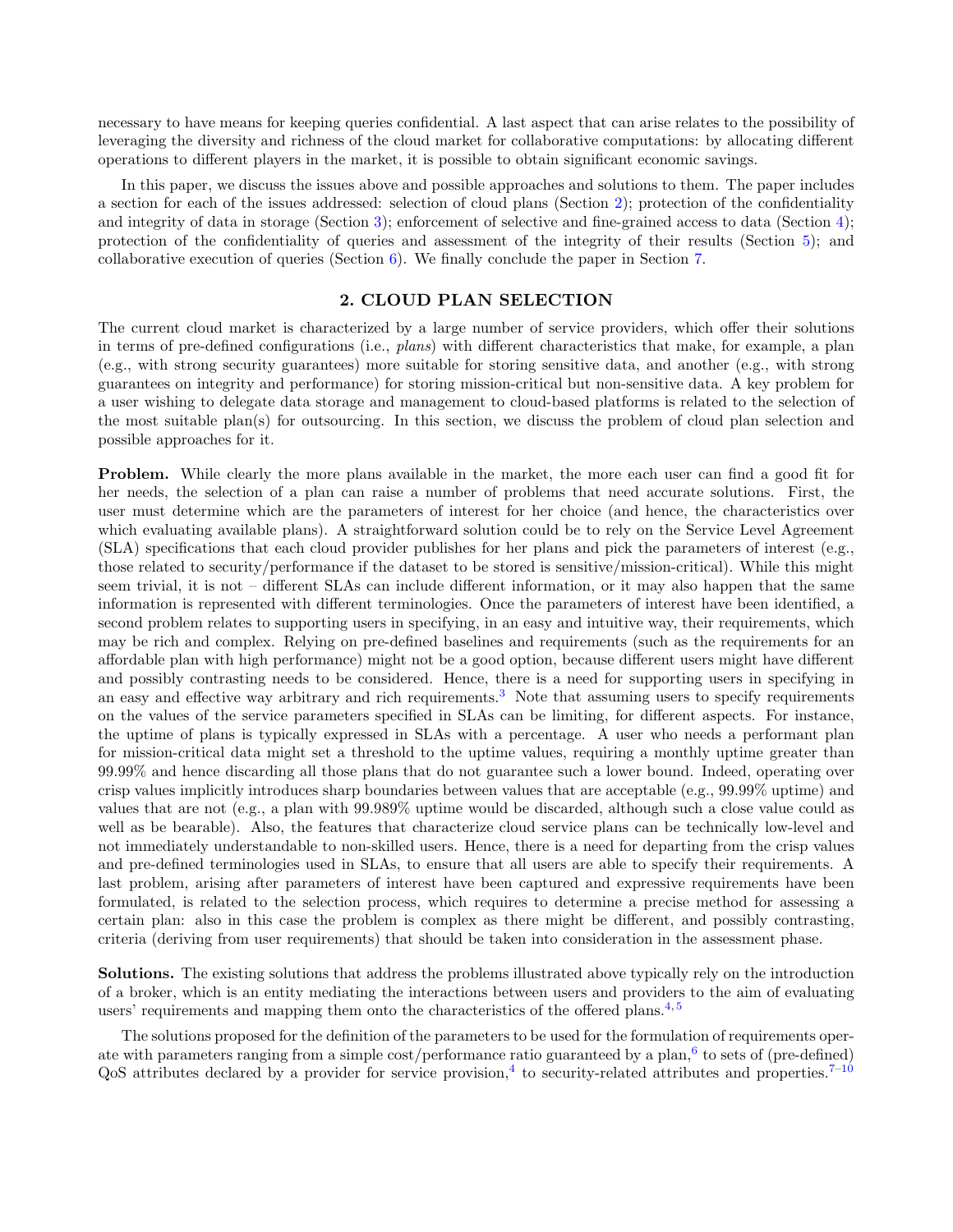The first attempts for the specification of complex requirements only supported lower-bounds to QoS values.<sup>[4](#page-9-0)</sup> More recent proposals have been specifically designed to provide users with easy-to-use yet expressive and rich languages and models for the specification of requirements. A recent approach<sup>[3](#page-8-3)</sup> proposes a high-level and userfriendly language for specifying requirements and preferences that a user may want to define. Requirements must be satisfied by a plan for being considered acceptable. For instance, 'provider in {Ghost,Amaron}' is an example of a base requirement that demands that the provider of a plan be Ghost or Amaron, and hence a plan that is managed by a provider different from those is to be discarded. The language for requirements specification allows users to define, besides base requirements, also alternatives and conjunctions among them, conditional (if-then) requirements, and forbidden configurations of parameters. Requirements can be complemented with preferences, which correspond to soft constraints that are evaluated against those plans that satisfy the requirements to determine which one(s) is (are) considered more satisfactory (i.e., preferences are used to rank the plans). While this proposal provides an expressive and friendly language for users, it still requires some understanding of the (possibly low-level) characteristics of the cloud plans for the specification of requirements and preferences. To provide support also to non-skilled users, a more flexible approach<sup>[11](#page-9-5)</sup> makes a further step and allows for the specification of requirements for cloud plan selection using natural language expressions (e.g., terms such as 'high' and 'low', instead of crisp values). The requirements can be expressed as fuzzy parameters, associating natural language expressions to low-level technical characteristics of cloud plans (e.g., 'throughput is medium'), and fuzzy concepts, associating natural language expressions to higher-level abstractions easily understandable and usable by non-skilled users (e.g., 'security is  $HIGH$ ).<sup>[12](#page-9-6)</sup> As for the models and techniques that can be used to enforce user requirements and assess cloud plans, many approaches have addressed the possibility of accommodating multiple/contrasting requirements and reconciling requirements coming from multiple appli-cations, for instance, through multi-criteria decision making techniques.<sup>[4,](#page-9-0) [13](#page-9-7)</sup> Other approaches have focused on considering also feedbacks from personal experience,  $^{14}$  $^{14}$  $^{14}$  QoS values prediction,  $^{15}$  $^{15}$  $^{15}$  the management of dependencies existing among requirements and/or plans characteristics,  $16-18$  $16-18$  and fuzzy logic and fuzzy inferences.<sup>[11](#page-9-5)</sup>

## 3. PROTECTION OF DATA AT REST

<span id="page-2-0"></span>Delegating to a cloud provider the storage and management of a data collection raises concerns about the security of such data since, upon relying on external platforms, the data owner loses her physical control over her own data. In this section, we discuss two key issues that need to be addressed when moving data to the cloud: protecting the confidentiality of the data (Section [3.1\)](#page-2-1), and assessing their integrity (Section [3.2\)](#page-3-0).

#### <span id="page-2-1"></span>3.1 Data confidentiality

The need of ensuring data confidentiality in the cloud context is motivated by the fact that data may be sensitive or confidential and therefore should not be disclosed to unauthorized subjects. In the following, we discuss the problem of ensuring that an outsourced data collection is maintained confidential, and possible approaches for it.

Problem. Data that need to be stored in the cloud can be sensitive. If this is the case, it is necessary to ensure that the cloud provider storing the data cannot access the (plaintext) values of the data. In fact, a common safe assumption is that cloud providers be *honest-but-curious*, that is, trusted for providing services and managing data, but not for accessing their contents.

Solutions. A traditional solution for ensuring confidentiality consists in protecting the data through encryption. In principle, encryption can be *server-side* (i.e., when data are encrypted by the cloud provider upon data reception) or *owner-side* (i.e., when data are encrypted by the owner before being sent to the provider). Server-side encryption clearly grants the cloud provider full visibility on the data it stores, and hence implicitly requires that the owner fully trusts the provider also for data confidentiality. Owner-side encryption, on the contrary, maintains data confidential also to the provider itself, keeping the owner in control of her data, and hence represents an effective solution for the confidentiality of data in the presence of honest-but-curious providers.<sup>[19](#page-9-12)</sup> Indeed, the downside of owner-side encryption is that since decryption can be performed at the data owner side only, the functionality that can be offered by the provider on the data are limited. For instance (as will be illustrated in more details in Section [4\)](#page-4-0), encryption makes query execution difficult,<sup>[20](#page-9-13)</sup> and solutions have been developed for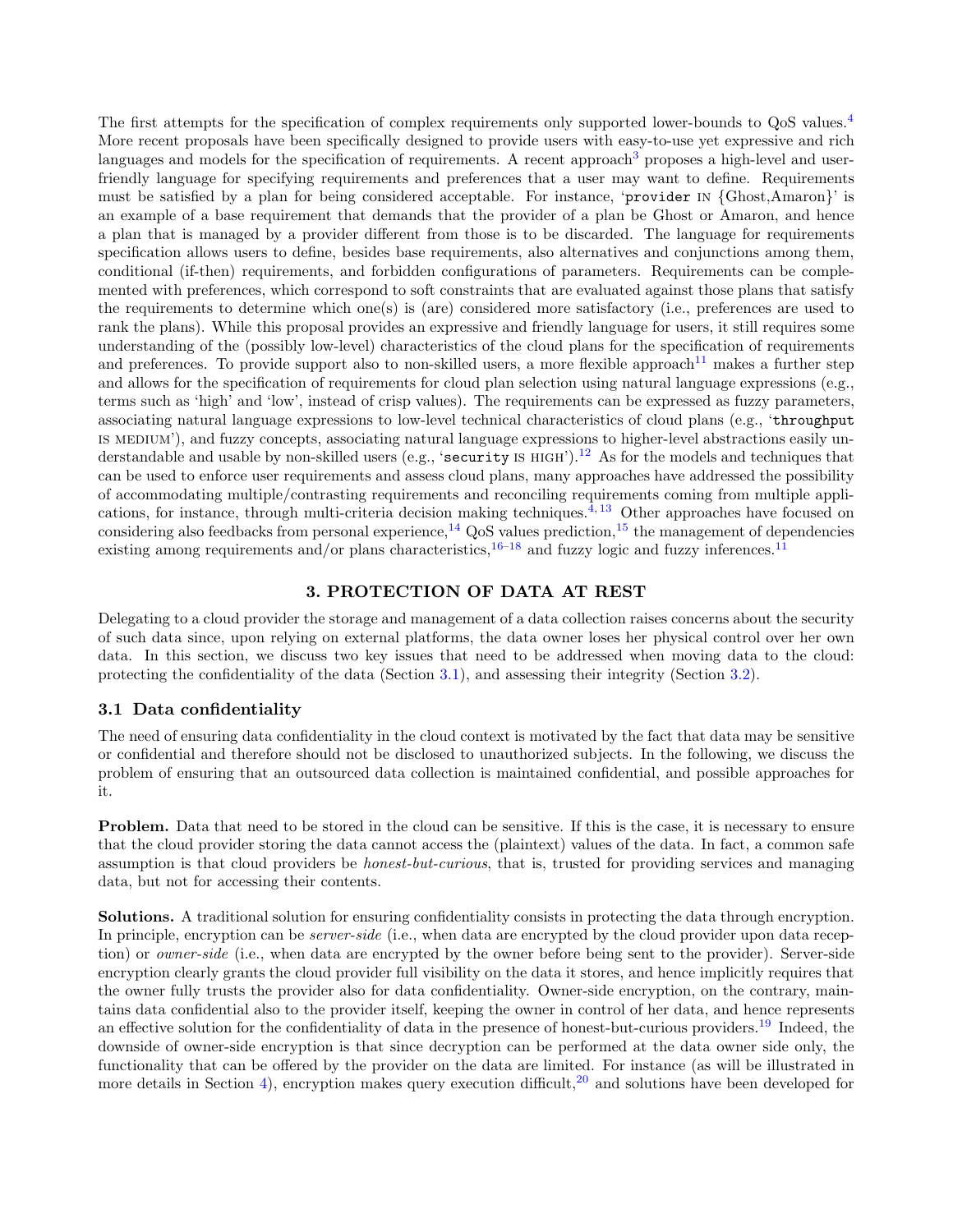supporting SQL queries over encrypted  $data^{21}$  $data^{21}$  $data^{21}$  as well as indexes for query execution.<sup>[22](#page-9-15)</sup>

To limit the use of encryption, a different approach for protecting data confidentiality is based on *data fragmen*-tation.<sup>[19](#page-9-12)</sup> Intuitively, approaches based on data fragmentations operate by splitting the original data collection in a certain number of unlinkable fragments (i.e., views in the context of relational databases). Fragmentation can be effectively adopted whenever data are not sensitive per se, but what is sensitive is the association among data items. For instance, consider a medical dataset. While the associations among a set of patients and their diseases is certainly a sensitive piece of information that should be protected, the list of patients and the list of diseases singularly taken might not be considered sensitive. In this case, encrypting the entire dataset might be an overdo, and the protection of the sensitive associations can be enforced by splitting the dataset in two (or more) fragments such that the names of the patients and their diseases be stored in different fragments. Existing fragmentation-based approaches, developed in the context of relational databases, differ in how and whether fragmentation is coupled with encryption. Indeed, when a data item (e.g., an attribute of a relational table) is sensitive per se, it cannot be fragmented and hence it has to be encrypted. The first fragmentation-based approach<sup>[23](#page-9-16)</sup> assumes the existence of two non-communicating providers, and fragments a relation in two fragments only, each stored at one provider. Fragments have a common attribute that can be used for join, and hence the two providers are assumed not to collude. Encryption is adopted for protecting sensitive data and those associations that cannot be broken by fragmentation. To overcome the assumption of non-collusion among the two providers, other approaches have been proposed, producing fragmentations that can be composed of an arbitrary number of fragments that could as well be stored at a single provider.<sup>[24](#page-9-17)</sup> Protection in this case is ensured by the fact that the fragments do not have common attributes, and hence cannot be joined. To allow execution of queries, each fragment also includes in encrypted form (hence only available to authorized subjects) all attributes that should not be visible in the fragment. A possible risk with this approach is represented by the existence of dependencies among data, which might allow a (loose) recombination of some of the fragments. As an example, a fragment storing patients' diseases and a fragment storing patients' physicians might be joined thanks to the link between a physician and the illnesses she treats. A specific approach has then been developed for producing fragmentations that can be stored at a single provider without the risks due to data dependencies. $25$ To completely depart from encryption, a possible approach requires the data owner to store at her premises a limited portion of the data, $26$  in such a way to protect those data that could not be protected by fragmentation.

## <span id="page-3-0"></span>3.2 Data integrity and availability

Besides protecting the confidentiality of the data stored in the cloud, other key problems concern guaranteeing data integrity, authenticity, and availability. We now discuss these issues and possible approaches for them.

Problem. Ensuring data integrity means that data stored in the cloud should be protected against improper (i.e., malicious and/or accidental) changes. This is particularly important whenever cloud providers are not fully trustworthy and their possibly lazy or malicious behavior should be controlled. Data availability in the cloud mainly refers to verifying that data are managed by the storing provider according to its SLA.

Solutions. Classical solutions for ensuring data integrity are based on Message Authentication Codes (MACs) or digital signatures.<sup>[27–](#page-10-2)[30](#page-10-3)</sup> These approaches require the availability of a pair of asymmetric keys (for digital signatures) or of a symmetric key (for MACs). When a user wants to verify the integrity of the data, she has to first download the data as well as the corresponding signature or MAC from the cloud, and then check whether the signature/MAC matches the one she computes on the downloaded data. If there is a match, then the data was not modified while stored in the cloud. While effective, such solutions are not applicable whenever the amount of data to be checked is considerable, due to the overhead caused by the need for downloading all data as well as its cost (the out-bound traffic usually has a cost proportional to the amount of transferred data). To avoid the download of the entire data collection, alternative (probabilistic) solutions have been proposed, such as Provable Data Possession  $(PDP)^{31}$  $(PDP)^{31}$  $(PDP)^{31}$  and Proof Of Retrievability  $(POR)^{32}$  $(POR)^{32}$  $(POR)^{32}$  PDP is based on the precomputation of *homomorphic verification tags* that are stored together with the corresponding blocks of the file outsourced to an external server. A user (including the data owner) aiming to verity the integrity of her data (i.e., to check whether the server stores all blocks composing her file) has to first generate a random challenge against a randomly selected set of file blocks. The server uses the selected blocks and the corresponding tags for generating a proof of possession (note that, thanks to the homomorphic property of the tags, they can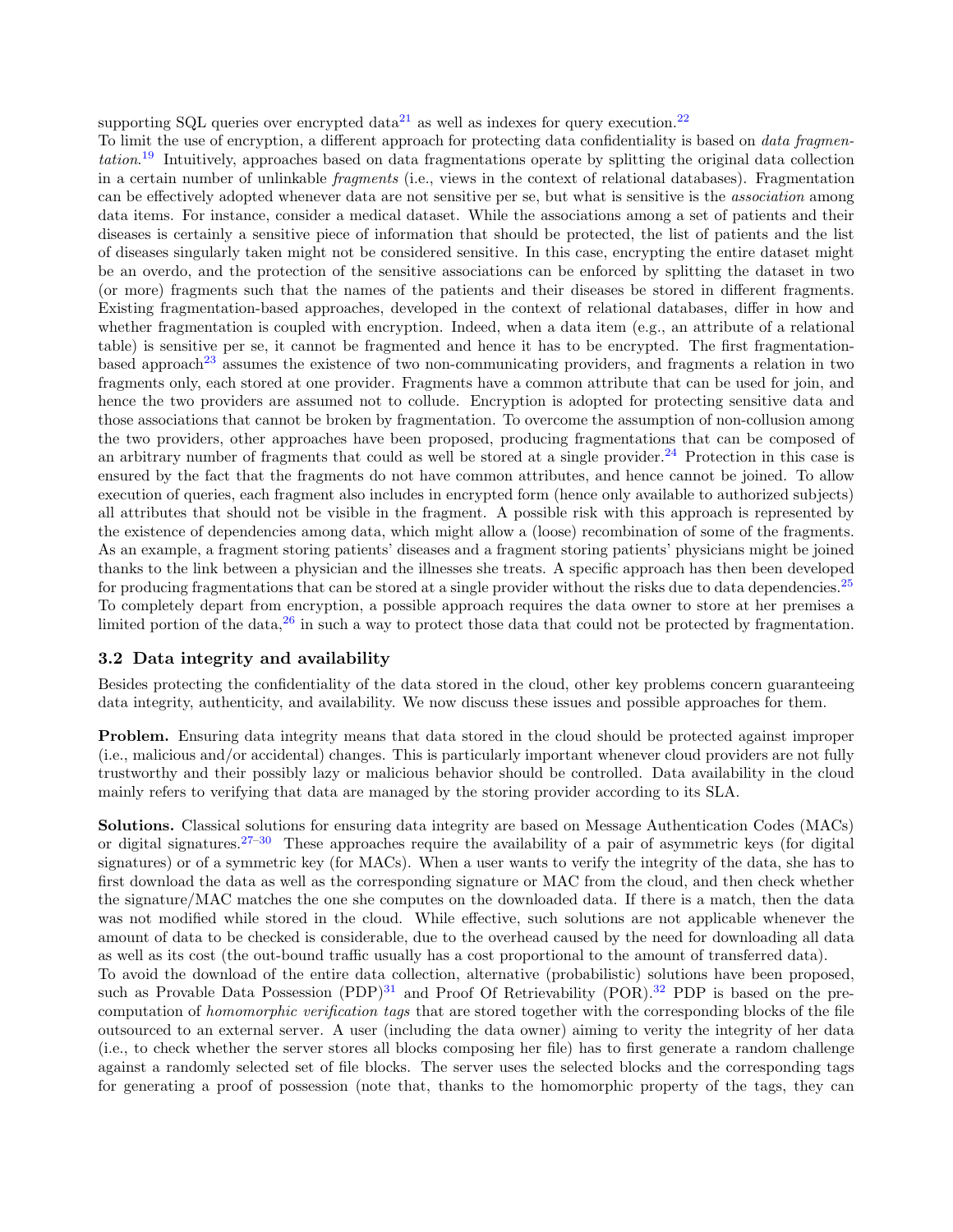be combined into a single value, thus obtaining compact proofs). POR can be applied only on encoded (e.g., encrypted) resources stored at an external server. The basic idea consists in encrypting the file and inserting sentinels, indistinguishable from the original blocks, in the outsourced encrypted file. When the data owner wishes to verity the integrity of the file, she specifies the positions of a set of sentinels and asks the server to return the corresponding values. If the server has deleted or modified the original file, with high probability, such change also affects the sentinels, meaning that it cannot correctly respond to the data owner. Starting from the two basic PDP and POR protocols described above, further improvements and variations have been then proposed.<sup>[33–](#page-10-6)[35](#page-10-7)</sup> Similar approaches, building on the insertion in the outsourced dataset of ad-hoc fake and replicated data (e.g., twins and markers<sup>[36,](#page-10-8) [37](#page-10-9)</sup>), known to subjects authorized to verify data integrity but indistinguishable to real data to the eyes of the cloud provider, have been developed to verify both the integrity of an outsourced data collection and of the results of a query (as will be illustrated in more details in Section [5\)](#page-5-0). Alternative solutions are based on the adoption of an independent *third-party auditor* (TPA) that periodically verifies the integrity of outsourced data.<sup>[38](#page-10-10)</sup>

<span id="page-4-0"></span>Data availability is typically guaranteed by replicating the data in different servers and by running distributed storage protocols to mask failures of single servers.  $39,40$  $39,40$ 

### 4. SELECTIVE AND FINE-GRAINED ACCESS TO DATA

The fact that cloud providers are not typically considered fully trusted to access the content of the data they store can have an impact whenever the outsourced data are to be retrieved. In this section, we discuss the two main problems that can arise: the execution of queries, when the outsourced data are encrypted or fragmented (Section [4.1\)](#page-4-1), and the enforcement of authorization policies, when the provider is not trusted to act as reference monitor (Section [4.2\)](#page-5-1).

#### <span id="page-4-1"></span>4.1 Fine-grained access

While protecting data confidentiality, owner-side encryption and fragmentation (Section [3\)](#page-2-0) prevent fine-grained access to data, as the provider cannot bypass the enforced protection. In the following, we discuss the problem of enforcing fine-grained access to data, and possible approaches for it.

Problem. Since cloud providers are not authorized to access the content of the data they store, they cannot easily evaluate a query that needs to retrieve portions of the data that satisfy the conditions expressed in the clauses of a query. If the dataset is encrypted, the provider cannot access the plaintext values to evaluate the conditions since, for protecting confidentiality, encryption keys are known to the data owner and to authorized users only. If the dataset is fragmented, the provider cannot reconstruct sensitive associations (broken by fragmentation) between the tuples in the fragments.

Solutions. When a dataset is encrypted to protect its confidentiality, the data content is hidden to the provider and hence query evaluation cannot be delegated. Query evaluation then requires the requesting user to download the entire outsourced dataset and to evaluate the query locally. This is however not a viable solution, as the overhead introduced would clearly diminish the advantage of resorting to cloud platforms for data storage. A possible solution for (partially) delegating to the cloud provider the evaluation of queries over encrypted data relies on the definition of *indexes*. Originally proposed in the context of relational databases, indexes are metadata that reflect some of the properties of the values of the original attributes over which they are defined, without disclosing sensitive values.<sup>[19](#page-9-12)</sup> Indexes are represented as additional attributes added to the original relation schema: if an attribute of the original relation schema is expected to be involved in query evaluation, then an index is defined for it. Query evaluation on an encrypted and indexed relation requires the original query (formulated on the original schema) to be rewritten in two queries: one operating at the provider side on indexes, and one operating at the user side on the result computed over indexes (to remove the spurious results that the imprecise evaluation caused by indexes can introduce). The definition of indexes must take into consideration the type of condition (e.g., equality, range, aggregate operations) that is expected to be evaluated.<sup>[20,](#page-9-13) [41,](#page-10-13) [42](#page-10-14)</sup> An alternative solution to the definition of indexes is based on the adoption of encryption schemes that support the search of keywords<sup>[43](#page-10-15)</sup> or of homomorphic encryption<sup>[44](#page-10-16)</sup> to permit the evaluation of conditions directly over encrypted data. Different encryption schemes (e.g., order-preserving, deterministic, random) can also be used in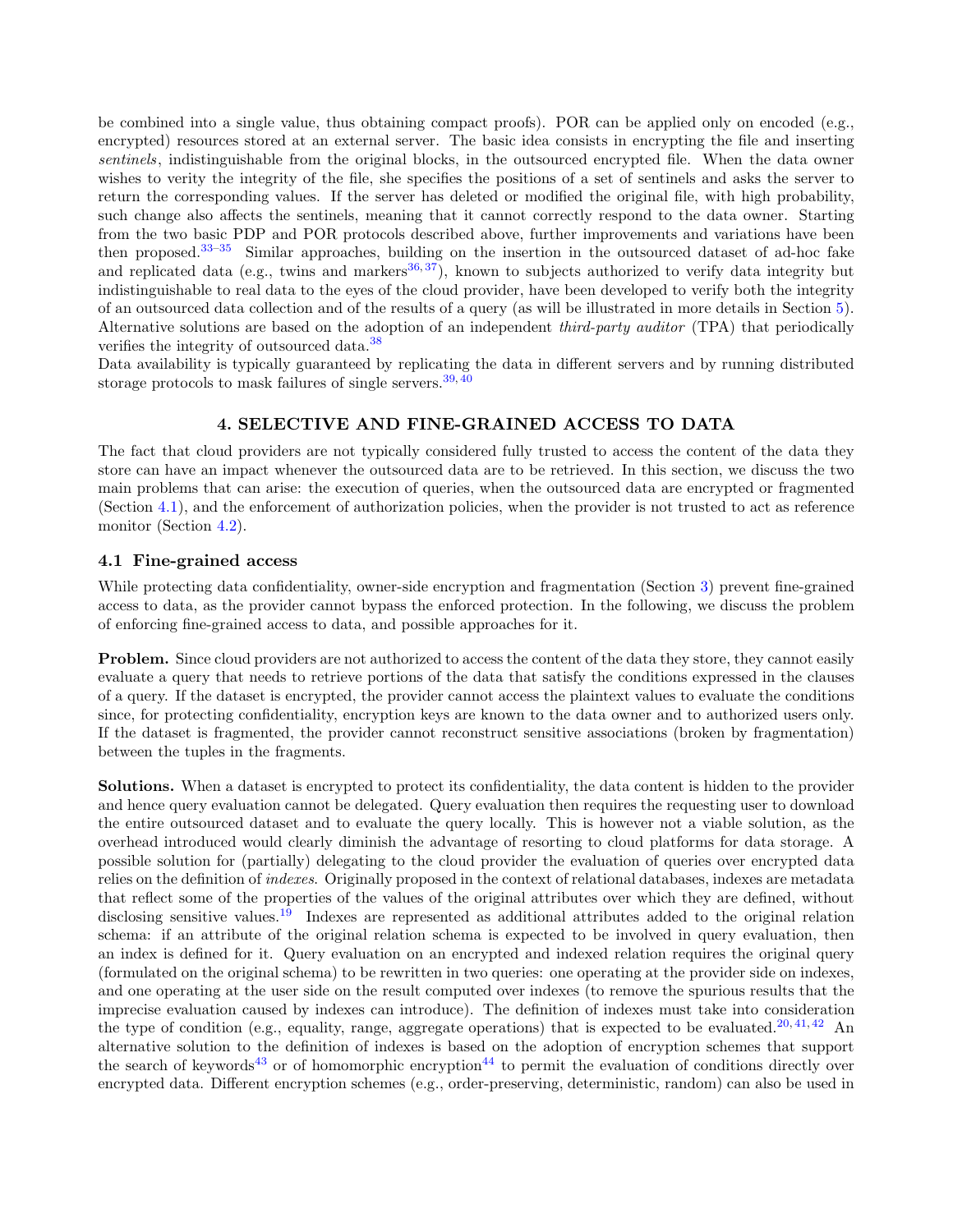combination, in an onion-like fashion: in this case, each data item is wrapped in multiple layers of encryption, where each layer allows for the evaluation of a specific condition/operation.<sup>[45](#page-10-17)</sup> Layers can be peeled off by authorized users and are organized by decreasing protection guarantees.

When the outsourced relation is fragmented, rather than encrypted, a (partial) support for query execution can be provided by the definition of *loose associations* over the fragments.<sup>[46,](#page-10-18) [47](#page-10-19)</sup> With this approach, fragments are complemented by loose information on the associations existing among groups of tuples in them. Loose associations can allow the provider to loosely join the fragments that need to be accessed for evaluating a query. Clearly, the larger the cardinality of the defined groups, the higher the protection, and the less precise query evaluation can be.

#### <span id="page-5-1"></span>4.2 Selective access

Whenever the owner of a dataset outsourced to the cloud needs to selectively share it, it is necessary to enforce the authorization policy set by the owner, to ensure that each user can access all and only the data for which she is authorized. In the following, we discuss the problem of enforcing selective access to outsourced data, and possible approaches for it.

Problem. Whenever the data owner needs to selectively grant access to her data stored on the cloud, there is the need to ensure that her authorization policy be properly enforced. The problem is that neither the data owner (for performance/overhead reasons) nor the cloud provider (for security/trust reasons) can mediate access requests to grant or deny access.

Solutions. Owner-side encryption traditionally assumes that the whole data collection is encrypted using a single secret key, shared between the data owner and authorized users. While protecting data confidentiality, such an approach enables every authorized user to decrypt the entire data collection, hence violating authorizations. A simple, while effective, solution for enforcing selective access to sensitive data stored in the cloud relies on *selective encryption*, meaning that different data items are encrypted with different encryption keys.<sup>[19,](#page-9-12) [48](#page-11-0)</sup> Encryption keys are then distributed to users in such a way that each user can decrypt all and only the data she is authorized to access. To mitigate the burden of key management, selective encryption can be complemented by key derivation,<sup>[49](#page-11-1)</sup> which permits to derive the value of an encryption key starting from the knowledge of another key and of a public piece of information. Key derivation allows each user to manage a single key, from which she can compute all the keys for the resources for which she is authorized. The adoption of selective encryption, while effective for access control enforcement, raises new issues when the policy needs to be updated (i.e., when users are granted/revoked access to data items). Indeed, every policy update naturally translates into a re-encryption of the data item with a key known to the new set of users authorized for it. Since re-encryption should be performed at the data owner side, policy updates can cause considerable overhead. To partially delegate policy updates to the cloud provider, preventing owner-side re-encryption, data can be wrapped in two encryption layers: one enforcing the initial policy defined by the data owner, and a second one enforcing policy updates and enforced by the cloud provider. $48$  Updates to the policy can then be delegated to the provider that can re-wrap the owner-encrypted data as needed. Selective encryption and key derivation can be profitably used also to enforce write authorizations<sup>[50](#page-11-2)</sup> and subscription-based policies.<sup>[51](#page-11-3)</sup>

Other approaches aimed at enforcing access control restriction use *attribute-based encryption* (ABE<sup>[52](#page-11-4)</sup>). ABE is a public-key cryptographic schema able to enforce authorization policies defined on attributes associated with users,<sup>[53](#page-11-5)</sup> representing characteristics of interest for the authorizations. To this aim, data are associated with access structures representing authorization policies, that is, trees where leaves model conditions over attributes, and internal nodes represent logic gates among them. Authorization enforcement is obtained through ABE key generation technique, where the key of a user can decrypt a data item if only if the user's attributes satisfy the access structure of the same. Note that there are also ABE techniques that associate attributes with data and access structures with users.[52](#page-11-4)

# 5. QUERY CONFIDENTIALITY AND INTEGRITY

<span id="page-5-0"></span>Besides protecting data, when moving resources and computations to the cloud, it is necessary to protect queries (i.e., accesses and, more in general, computations) operating on such data. In particular, it is necessary to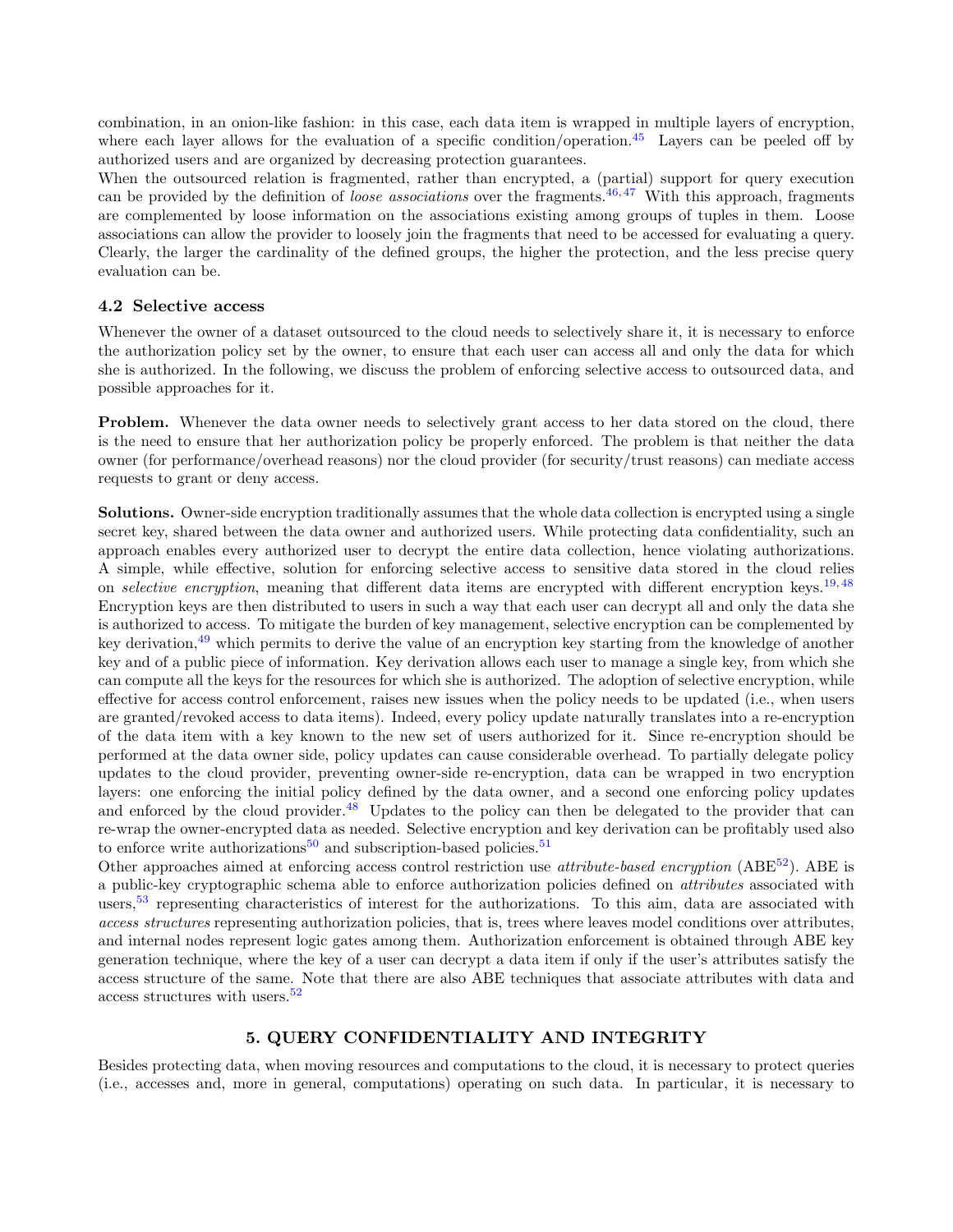provide solutions for both protecting query confidentiality (Section [5.1\)](#page-6-0) and assessing the integrity of query results (Section [5.2\)](#page-7-1).

## <span id="page-6-0"></span>5.1 Query confidentiality

Revealing to the cloud provider, or to an external observer, the target of an access operation (e.g., of a query) may reveal sensitive information about the user formulating the request and/or about the data content, which may be considered confidential. In the following, we discuss the problem and possible approaches for protecting the confidentiality of accesses (and patterns thereof).

Problem. Delegating query evaluation and access operations to an external cloud provider raises security and privacy issues that need to be properly addressed. For instance, the specific target of a data access can reveal (sensitive) information about both the user formulating the query and the accessed value.<sup>[54](#page-11-6)[–56](#page-11-7)</sup> Consider, as an example, a medical dataset stored and managed by a cloud provider. Even if the dataset is public, revealing to an observer (e.g., to the provider) the fact that Alice searched new treatments for breast cancer clearly reveals the fact that she is interested in this, and she (or a person close to her) probably suffers from such a disease. Also in case the outsourced dataset is confidential and hence encrypted at the owner side, revealing the target of access requests could also reveal to an external observer the underlying content of the dataset. Assume, as an example, that the observer knows that every night at midnight a transaction reads the balance of a bank account. By monitoring access operations to the dataset, the observer can easily identify the data item corresponding to the target account. As another example, if the frequency of accesses to data is publicly known, the cloud provider can easily match such frequency distribution with the one it observes on encrypted data and infer the content of encrypted resources based on access frequencies. To adequately protect both users and data privacy, it is then necessary to protect also the confidentiality of accesses (i.e., of the target of each access operation) and of patterns thereof (i.e., of the fact that two accesses have the same/a different target).

Solutions. The problem of protecting access and pattern confidentiality has been first addressed by solutions based on *Private Information Retrieval* (PIR).<sup>[57](#page-11-8)</sup> PIR-based approaches focus on protecting access confidentiality, while not protecting the confidentiality of the outsourced dataset, which is assumed to be publicly available. These approaches traditionally suffer from high computational costs, which limit their applicability in real-world scenarios. A second line of works for providing access and pattern confidentiality is based on the adoption of dynamically-allocated data structures. A dynamically allocated data structure is a data structure that changes the allocation of data to memory blocks at each access operation, in such a way that two subsequent accesses targeting the same data read different physical memory blocks. Among dynamically allocated data structure, we can distinguish between  $ORAM$ -based and tree-based solutions. An ORAM (Oblivious-RAM<sup>[58–](#page-11-9)[60](#page-11-10)</sup>) is a structure organized in layers, with a pyramid-shape layout. Each layer l is composed of  $2<sup>l</sup>$  buckets, each storing both real and dummy data. Each layer is associated with a function that returns, for each key value, the bucket in the layer where the corresponding entry can be found (if stored in the layer). Every search operation visits the whole data structure, layer by layer, downloading the bucket where the value of interest is possibly stored. The search always reaches the bottom layer (even if the value is found in a high layer of the structure), not to disclose the bucket where the target data has been found. Each accessed bucket is re-written back at the server and the target data item is inserted in one of the two buckets at the first layer. When those buckets are full, the first two layers of the ORAM structure are reconstructed (redefining the corresponding search functions), moving all the data items to the second level. This process is repeated recursively every time a layer in the structure becomes full. Since this approach causes a considerable overhead when the bottom layer needs to be reconstructed, recent ORAM-based approaches (e.g., Path-ORAM $^{61}$  $^{61}$  $^{61}$  and Ring-ORAM $^{62}$  $^{62}$  $^{62}$ ) enhanced the underlying data structure and the search process to improve access efficiency. An alternative solution to ORAM-based structures is represented by the *shuffle index*,  $63, 64$  $63, 64$  $63, 64$  which is a dynamically allocated tree structure. Intuitively, data are stored in the leaves of an unchained B+-tree, which is stored in encrypted form at the cloud provider. To hide the target of access requests, the shuffle index combines three protection techniques: cover searches, cache, and shuffling. Cover searches are fake searches, not recognizable as such, performed in parallel to the search for the target of the access operation. The cache is a local storage structure that temporarily stores, at the client side, the target paths of the most recent accesses. Shuffling consists in dynamically changing the node-block allocation of accessed nodes, be them along the path to the target, to a cover, or in cache. The combined adoption of these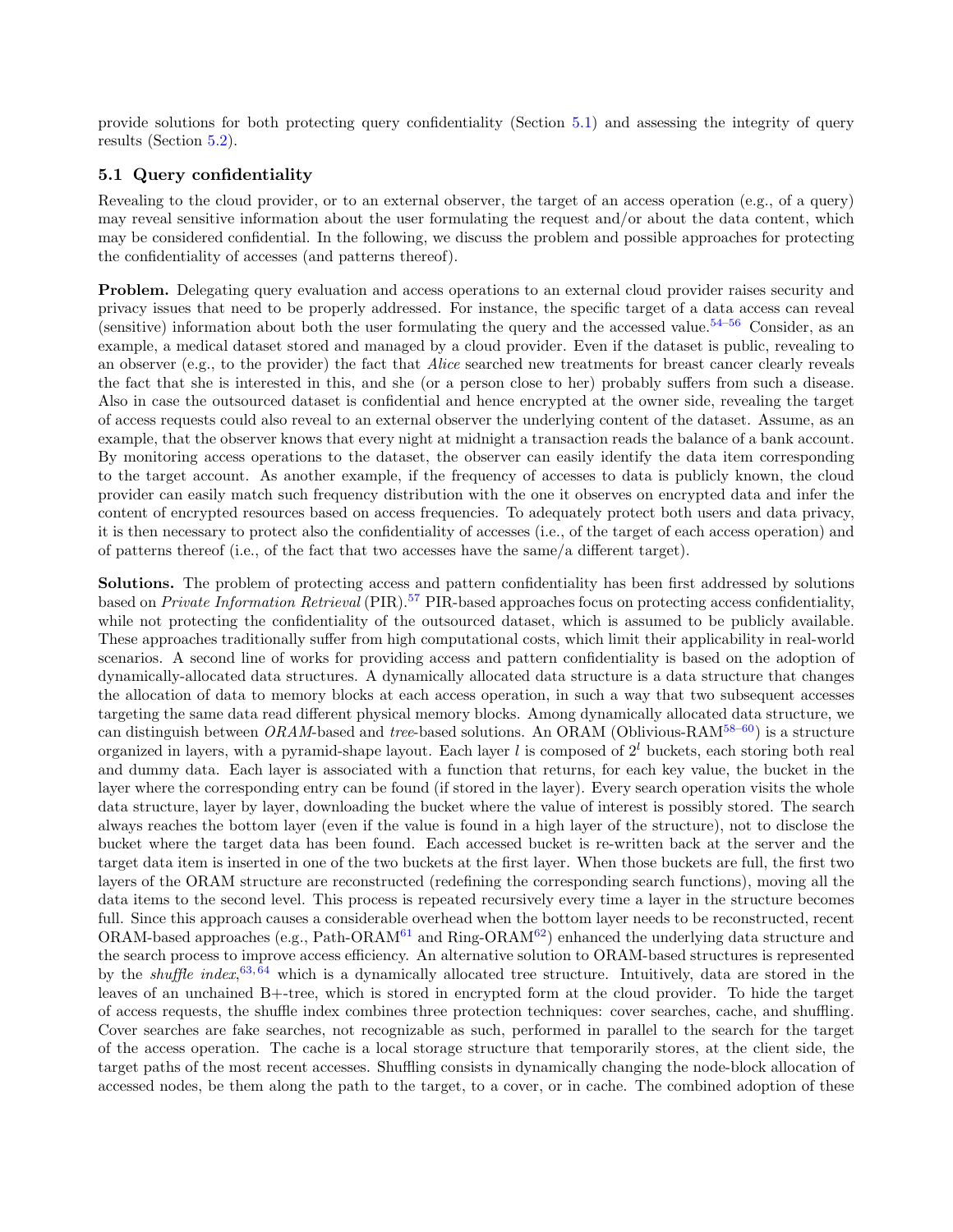techniques guarantees that different accesses with the same target access different blocks and vice-versa. The shuffle index approach has been extended to leverage the presence of multiple servers.<sup>[65](#page-11-15)</sup> A further extension includes support for selective access.[66](#page-11-16)

## <span id="page-7-1"></span>5.2 Query integrity

Besides guaranteeing that the target of access requests is not revealed to the cloud provider (as well as to external observers), it is necessary to have solutions for providing integrity guarantees to query results. In the following, we discuss this problem and possible approaches for it.

Problem. Whenever query evaluation (or, more in general, computations) is delegated to an external cloud provider, the requesting final user needs techniques for assessing the integrity of the obtained result. Indeed, a lazy provider could operate on a subset (or on an old version) of the data, or even perform a simplified computation to limit its costs. The user formulating the query then needs simple and effective approaches enabling her to verify that the query result be correct (i.e., the query has been properly evaluated and the result is the expected one), complete (i.e., the query has been evaluated on the complete dataset), and fresh (i.e., the query has been evaluated on the latest version of the data).

Solutions. The solutions proposed for verifying the correctness and completeness of query results can be classified in two main categories: deterministic techniques and probabilistic techniques. Deterministic ap-proaches<sup>[28,](#page-10-20) [67,](#page-11-17) [68](#page-11-18)</sup> are based on the definition of authenticated data structures (e.g., signature chains, skip lists, Merkle hash trees) that can be used to verify whether the result of a query is complete with full confidence in the verification result. With reference to relational datasets, authenticated data structures are defined over one (or a subset) of the attributes of the outsourced relation and can be used to verify the integrity of the results only of queries formulated over these attributes. Therefore, even if they provide fully reliable verification results, these techniques are not flexible enough to support integrity verification for arbitrary queries. Probabilistic approaches, on the contrary, aim at providing flexible solutions that can be suited for arbitrary queries, at the price of reducing the confidence in the verification result.<sup>[36,](#page-10-8) [37,](#page-10-9) [69–](#page-11-19)[71](#page-12-0)</sup> Probabilistic solutions are typically based on the injection, in the original relation, of additional fake tuples (e.g.,  $markers^{36}$  $markers^{36}$  $markers^{36}$ ) and on the duplication of a set thereof (e.g., twins<sup>[36](#page-10-8)</sup>). Since the user knows exactly which tuples have been inserted and/or duplicated, she can verify the presence (or contribution) of such tuples in the query result. The absence of the expected control tuples from the result computed by the cloud provider signals the incompleteness of the result itself. Clearly, fake tuples and duplicates should not be recognizable as such by the cloud provider, which could otherwise elaborate only verification tuples while discarding all the others without being detected. The injection of verification tuples in the data collection clearly implies an additional query evaluation cost, in terms of computational overhead at the cloud provider (which should elaborate verification tuples) and communication overhead of query results (which become larger due to the presence of verification tuples). On the other hand, the injection of a higher number of fake or duplicated tuples naturally increases the probability for the user to detect possible omissions by the cloud provider. The data owner then needs to properly balance the number of verification tuples to find a good trade-off between the overhead they cause and the advantage in terms of the ability to detect incomplete results.

## 6. COLLABORATIVE QUERY EXECUTION

<span id="page-7-0"></span>In scenarios where data processing is delegated to the cloud, it can prove beneficial to distribute the computation among different collaborative providers. In this section, we discuss the problem and possible approaches for collaborative query execution.

Problem. Several scenarios are today characterized by the need of performing computations that involve and combine different informations sources. Whenever such computations are heavy, it can be beneficial to delegate them to cloud providers to leverage their elastic and powerful computational capabilities. If different cloud providers can be collaboratively involved in the computation, the requesting subject can have further economic savings: for example, non-fully trusted but affordable computational providers can be involved in parts of the computation. However, data collections might include sensitive data, and hence access to those data should obey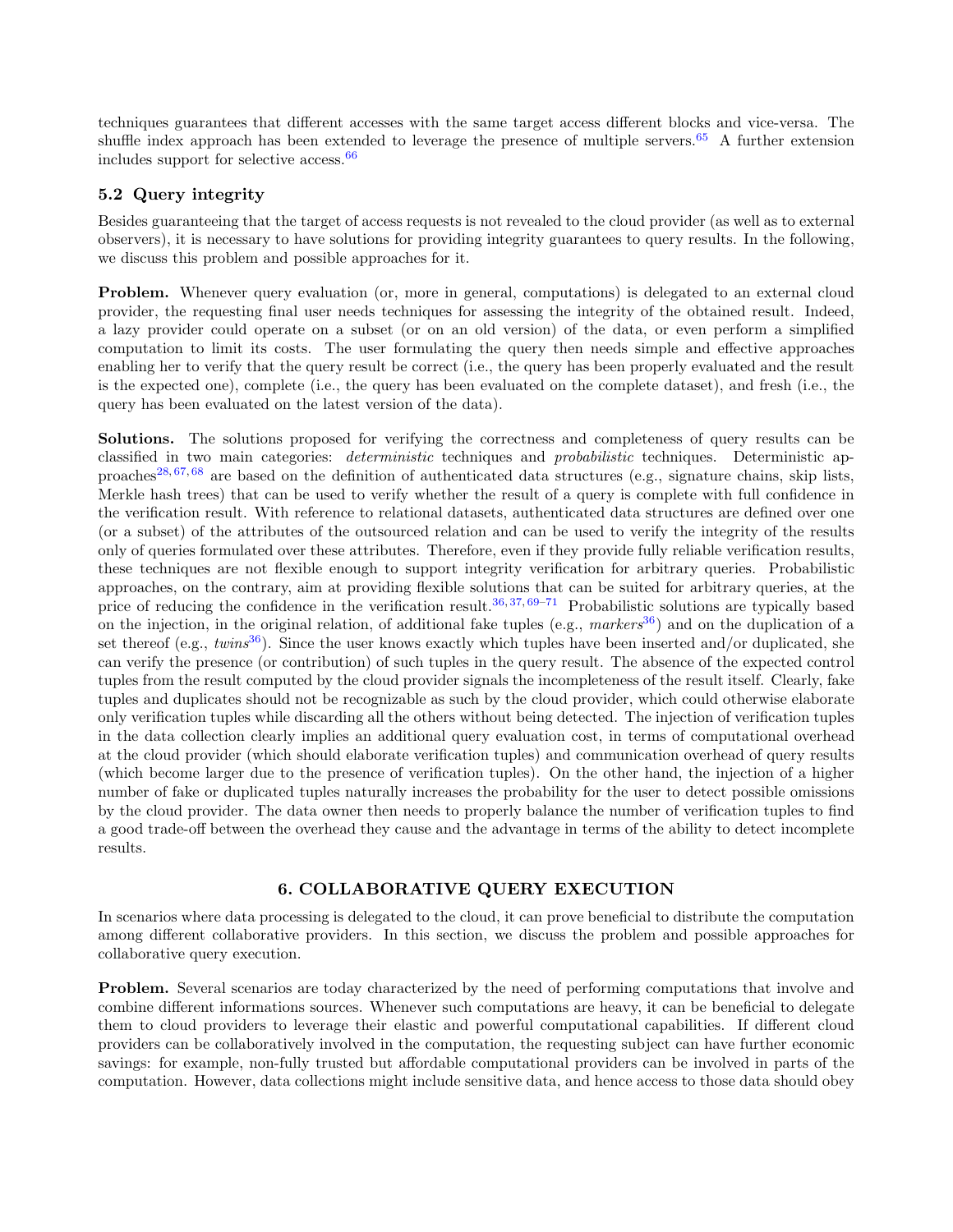the authorizations set by the respective data owners. A further problem arising in collaborative computations is that they can entail indirect information flows, which should be properly regulated. For instance, the result of a certain operation over a dataset can disclose information on the original dataset itself, and hence a subject could be authorized for the result only if it is authorized also for the original dataset. For example, in the context of relational databases, consider a query of the form 'SELECT A FROM R WHERE  $B=10$ ": while containing only A in its schema, the knowledge of the query result, together with the selection condition inevitably leaks information on the values of attribute B (i.e., 10) as well. Besides against the direct information flows, authorizations should also be enforced against the indirect ones.

**Solutions.** Access restrictions can be enforced in different manners, including views,  $25, 72, 73$  $25, 72, 73$  $25, 72, 73$  $25, 72, 73$  $25, 72, 73$  access patterns,  $74$ and data masking.<sup>[75](#page-12-4)</sup> These approaches, however, only consider explicit information exchanges. To capture both the direct (i.e., explicitly visible) and indirect (i.e., caused by the execution of an operation and possibly not ex-plicitly visible) information flows that a computation can entail, a novel authorization model has been designed<sup>[76](#page-12-5)</sup> that restricts access and shares distributed data considering the implicit information flows and supporting the explicit consideration of join paths in the authorizations. Join paths indicate the join conditions evaluated in the computation of a relation that, while reducing the number of tuples in the relation, cause an indirect information flows (i.e., the fact that the tuple appears in both the relations in the join operation) that should be explicitly authorized. Since authorizations can be formulated by different data authorities, controlling different portions of the data, a solution enabling the composition of authorizations and the verification of information flows against (composed) authorization has been proposed.<sup>[77](#page-12-6)</sup> Also, since different join evaluation strategies imply different information flows among the involved parties, a related proposal considers the adopted join evaluation strategy in the enforcement of access restrictions.<sup>[78](#page-12-7)</sup>

The classical two visibility levels (i.e., no visibility and full visibility) over a data item of authorization models have been extended with a third one (i.e., encrypted visibility), which authorizes a subject to access a piece of data only in encrypted form.[79](#page-12-8) Adopting encryption schemes that permit the execution of a certain operation (say, a count required by a query), then the operation can be delegated to non-fully trusted (and possibly affordable) subjects, with clear economic savings. The authorization model is then complemented by a mechanism for the evaluation of the information flow enacted by the execution of the operations involved in relational queries, and for the assignment of data and operations to subjects in such a way that access restrictions be respected with respect to both the explicit as well as the implicit information flows. Another line of works have addressed the problem of specifying privacy requirements (e.g., on how a portion of a query should be executed, for example retrieving data from a certain replica rather than another) that should be satisfied in the definition of a distributed query evaluation strategy.<sup>80, [81](#page-12-9)</sup>

## 7. CONCLUSIONS

<span id="page-8-2"></span>In this paper, we illustrated the main issues related to data protection arising when moving data and computations to an external cloud provider. For each of the discussed problems, we also descibed some of the main existing solutions.

#### ACKNOWLEDGMENTS

This work was supported in part by the EC within the H2020 Program under grant agreement 825333 (MO-SAICrOWN).

## REFERENCES

- <span id="page-8-0"></span>[1] Jhawar, R., Piuri, V., and Santambrogio, M., "Fault tolerance management in cloud computing: a systemlevel perspective," IEEE Systems Journal (ISJ) 7, 288–297 (June 2013).
- <span id="page-8-1"></span>[2] Samarati, P. and De Capitani di Vimercati, S., "Cloud security: Issues and concerns," in [Encyclopedia on Cloud Computing], Murugesan, S. and Bojanova, I., eds., Wiley (2016).
- <span id="page-8-3"></span>[3] De Capitani di Vimercati, S., Foresti, S., Livraga, G., Piuri, V., and Samarati, P., "Supporting user requirements and preferences in cloud plan selection," IEEE Transactions on Services Computing (TSC) (2017).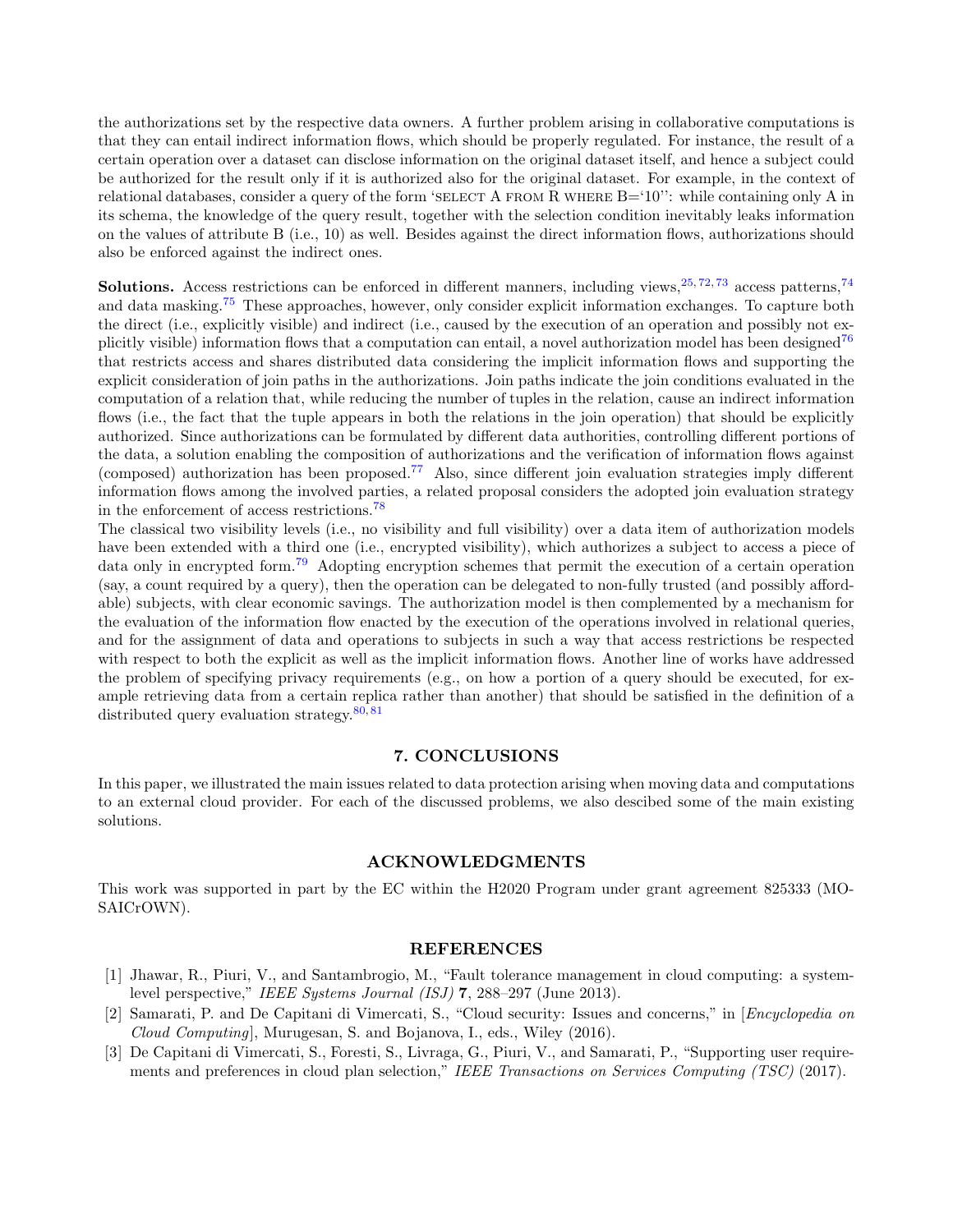- <span id="page-9-0"></span>[4] Garg, S. K., Versteeg, S., and Buyya, R., "A framework for ranking of cloud computing services," Future Generation Computer Systems 29(4), 1012–1023 (2013).
- <span id="page-9-1"></span>[5] Li, J., Squicciarini, A. C., Lin, D., Sundareswaran, S., and Jia, C., "MMB<sup>cloud</sup>-tree: Authenticated index for verifiable cloud service selection," IEEE Transactions on Dependable and Secure Computing (TDSC) 14(2), 185–198 (2017).
- <span id="page-9-2"></span>[6] Li, A., Yang, X., Kandula, S., and Zhang, M., "CloudCmp: Comparing public cloud providers," in [Proc. of ACM IMC 2010], (November 2010).
- <span id="page-9-3"></span>[7] Luna, J., Suri, N., Iorga, M., and Karmel, A., "Leveraging the potential of cloud security service-level agreements through standards," IEEE Cloud Computing 2(3), 32–40 (2015).
- [8] Cloud Security Alliance, "Cloud Control Matrix v3.0.1." https://cloudsecurityalliance.org/workinggroups/cloud-controls-matrix. online, accessed on March 19, 2019.
- [9] Casola, V., De Benedictis, A., Eraşcu, M., Modic, J., and Rak, M., "Automatically enforcing security SLAs in the cloud," IEEE Transactions on Services Computing  $(TSC)$  10(5), 741–755 (2017).
- <span id="page-9-4"></span>[10] De Capitani di Vimercati, S., Foresti, S., Livraga, G., and Samarati, P., "Supporting users in data outsourcing and protection in the cloud," in [International Conference on Cloud Computing and Services Science], Helfert, M., Ferguson, D., Munoz, V., and Cardoso, J., eds., Springer (2017).
- <span id="page-9-5"></span>[11] De Capitani di Vimercati, S., Foresti, S., Livraga, G., Piuri, V., and Samarati, P., "A fuzzy-based brokering service for cloud plan selection," IEEE Systems Journal (ISJ) (January 2019). to appear.
- <span id="page-9-6"></span>[12] Foresti, S., Piuri, V., and Soares, G., "On the use of fuzzy logic in dependable cloud management," in [Proc. of IEEE CNS 2015], (September 2015).
- <span id="page-9-7"></span>[13] Arman, A., Foresti, S., Livraga, G., and Samarati, P., "Cloud plan selection under requirements of multiple applications," Security and Privacy 1, e35 (July/August 2018).
- <span id="page-9-8"></span>[14] Qu, L., Wang, Y., Orgun, M. A., Liu, L., Liu, H., and Bouguettaya, A., "CCCloud: Context-aware and credible cloud service selection based on subjective assessment and objective assessment," IEEE Transactions on Services Computing (TSC) 8(3), 369–383 (2015).
- <span id="page-9-9"></span>[15] Zheng, Z., Wu, X., Zhang, Y., Lyu, M. R., and Wang, J., "QoS ranking prediction for cloud services," IEEE Transactions on Parallel and Distributed Systems (TPDS)  $24(6)$ , 1213–1222 (2013).
- <span id="page-9-10"></span>[16] De Capitani di Vimercati, S., Livraga, G., Piuri, V., Samarati, P., and Soares, G., "Supporting application requirements in cloud-based IoT information processing," in [Proc. of IoTBD 2016], (April 2016).
- [17] De Capitani di Vimercati, S., Livraga, G., and Piuri, V., "Application requirements with preferences in cloud-based information processing," in [Proc. of IEEE RTSI 2016], (September 2016).
- <span id="page-9-11"></span>[18] Jhawar, R., Piuri, V., and Samarati, P., "Supporting security requirements for resource management in cloud computing," in [Proc. of CSE 2012], (December 2012).
- <span id="page-9-12"></span>[19] De Capitani di Vimercati, S., Foresti, S., Livraga, G., and Samarati, P., "Practical techniques building on encryption for protecting and managing data in the cloud," in [The New Codebreakers: Essays Dedicated to David Kahn on the Occasion of His 85th Birthday], Ryan, P., Naccache, D., and Quisquater, J.-J., eds., Springer (2016).
- <span id="page-9-13"></span>[20] Hacigümüs, H., Iyer, B., Mehrotra, S., and Li, C., "Executing SQL over encrypted data in the databaseservice-provider model.," in [Proc. of SIGMOD 2002], (June 2002).
- <span id="page-9-14"></span>[21] Popa, R., Redfield, C., Zeldovich, N., and Balakrishnan, H., "CryptDB: Protecting confidentiality with encrypted query processing," in [Proc. of SOSP 2011], (October 2011).
- <span id="page-9-15"></span>[22] De Capitani di Vimercati, S., Foresti, S., Livraga, G., Paraboschi, S., and Samarati, P., "Confidentiality protection in large databases," in  $[A \text{ } Comprehensive \text{ } Guide \text{ } Through \text{ } the \text{ } Italian \text{ } Database \text{ } Research \text{ } Over \text{ } the$ Last 25 Years], Flesca, S., Greco, S., Masciari, E., and Saccà, D., eds., Springer (2017).
- <span id="page-9-16"></span>[23] Aggarwal, G., Bawa, M., Ganesan, P., Garcia-Molina, H., Kenthapadi, K., Motwani, R., Srivastava, U., Thomas, D., and Xu, Y., "Two can keep a secret: A distributed architecture for secure database services," in [Proc. of CIDR 2005], (January 2005).
- <span id="page-9-17"></span>[24] Ciriani, V., De Capitani di Vimercati, S., Foresti, S., Jajodia, S., Paraboschi, S., and Samarati, P., "Combining fragmentation and encryption to protect privacy in data storage," ACM Transactions on Information and System Security (TISSEC) 13, 22:1–22:33 (July 2010).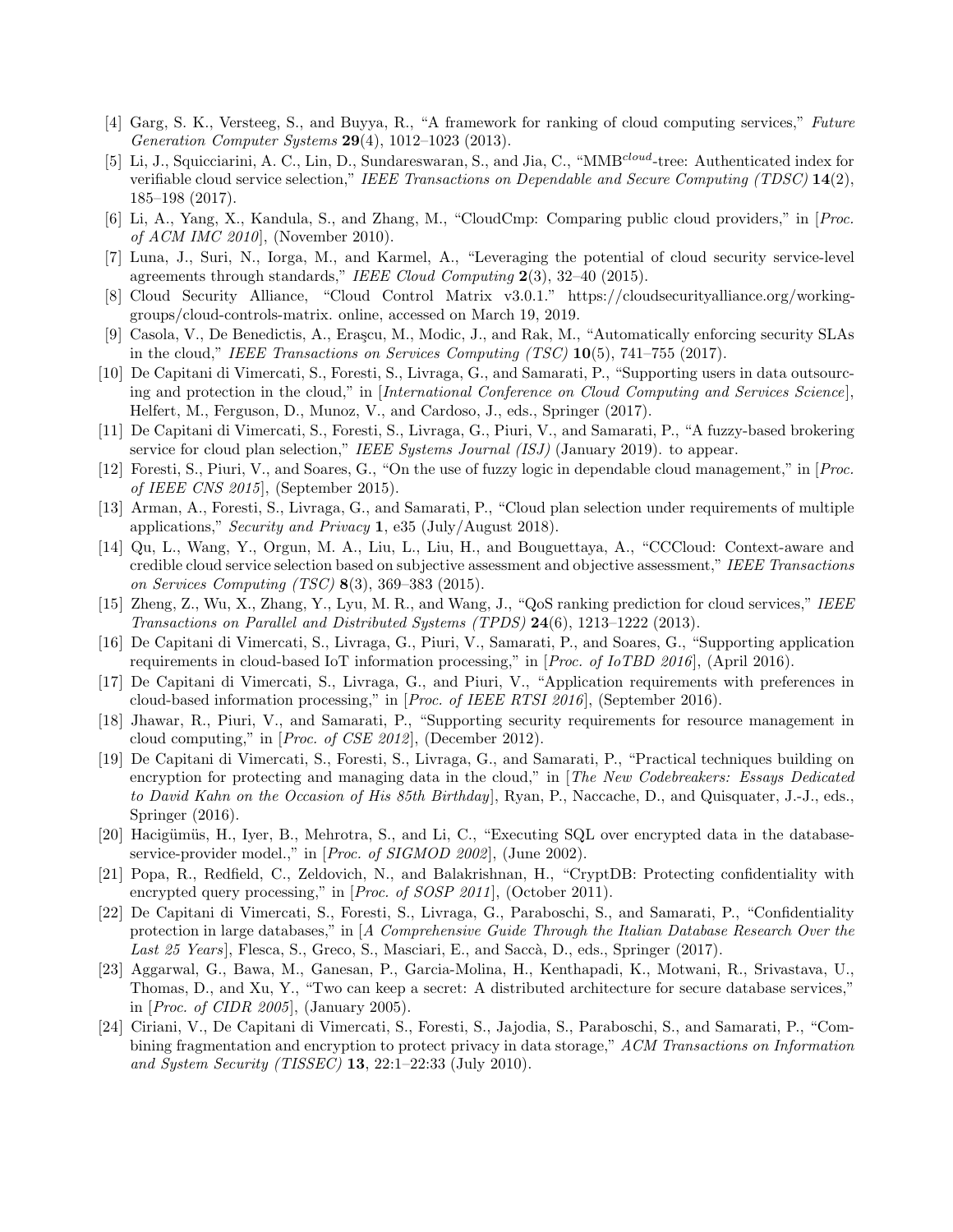- <span id="page-10-0"></span>[25] De Capitani di Vimercati, S., Foresti, S., Jajodia, S., Livraga, G., Paraboschi, S., and Samarati, P., "Fragmentation in presence of data dependencies," IEEE Transactions on Dependable and Secure Computing  $(TDSC)$  11(6), 510-523 (2014).
- <span id="page-10-1"></span>[26] Ciriani, V., De Capitani di Vimercati, S., Foresti, S., Jajodia, S., Paraboschi, S., and Samarati, P., "Keep a few: Outsourcing data while maintaining confidentiality," in [Proc. of ESORICS 2009], (September 2009).
- <span id="page-10-2"></span>[27] Hacigümüs, H., Iyer, B., and Mehrotra, S., "Ensuring integrity of encrypted databases in database as a service model," in [*Proc. of DBSec 2003*], (August 2003).
- <span id="page-10-20"></span>[28] Mykletun, E., Narasimha, M., and Tsudik, G., "Authentication and integrity in outsourced databases," ACM Transactions on Storage (TOS) 2, 107–138 (May 2006).
- [29] Boneh, D., Gentry, C., Lynn, B., and Shacham, H., "Aggregate and verifiably encrypted signatures from bilinear maps," in [*Proc. of EUROCRYPT 2003*], (May 2003).
- <span id="page-10-3"></span>[30] Mykletun, E., Narasimha, M., and Tsudik, G., "Signature bouquets: Immutability for aggregated/condensed signatures," in [Proc. of ESORICS 2004], (September 2004).
- <span id="page-10-4"></span>[31] Ateniese, G., Burns, R., Curtmola, R., Herring, J., Kissner, L., Peterson, Z., and Song, D., "Provable data possession at untrusted stores," in [Proc. of ACM CCS 2007], (October/November 2007).
- <span id="page-10-5"></span>[32] Juels, A. and Kaliski, B., "PORs: Proofs of retrievability for large files," in [Proc. of ACM CCS 2007], (October–November 2007).
- <span id="page-10-6"></span>[33] Ateniese, G., Burns, R., Curtmola, R., Herring., J., Kissner, O. K. L., Peterson, Z., and Song, D., "Remote data checking using provable data possession," ACM Transactions on Information and System Security  $(TISSEC)$  **14**, 12:1-12:34 (June 2011).
- [34] Shacham, H. and Waters, B., "Compact proofs of retrievability," in [*Proc. of ASIACRYPT*], (December 2008).
- <span id="page-10-7"></span>[35] Yuan., J. and Yu, S., "Proofs of retrievability with public verifiability and constant communication cost in cloud," in [Proc. of International Workshop on Security in Cloud Computing], (May 2013).
- <span id="page-10-8"></span>[36] De Capitani di Vimercati, S., Foresti, S., Jajodia, S., Paraboschi, S., and Samarati, P., "Integrity for join queries in the cloud," IEEE Transactions on Cloud Computing (TCC) 1, 187–200 (July-Dec. 2013).
- <span id="page-10-9"></span>[37] De Capitani di Vimercati, S., Foresti, S., Jajodia, S., Livraga, G., Paraboschi, S., and Samarati, P., "Integrity for distributed queries," in [Proc. of IEEE CNS 2014], (October 2014).
- <span id="page-10-10"></span>[38] Wang, C., Chow, S., Wang, Q., Ren, K., and Lou, W., "Privacy-preserving public auditing for secure cloud storage," IEEE Transactions on Computers  $(TC)$  62, 362-375 (February 2013).
- <span id="page-10-11"></span>[39] Basescu, C., Cachin, C., Eyal, I., Haas, R., Sorniotti, A., Vukolic, M., and Zachevsky, I., "Robust data sharing with key-value stores," in [Proc. of DNS 2012], (June 2012).
- <span id="page-10-12"></span>[40] Bessani, A., Correia, M., Quaresma, B., Andre, F., and Sousa, P., "Depsky: Dependable and secure storage in a cloud-of-clouds," in [Proc. of EuroSys 2011], (April 2011).
- <span id="page-10-13"></span>[41] De Capitani di Vimercati, S., Foresti, S., Jajodia, S., Paraboschi, S., and Samarati, P., "On information leakage by indexes over data fragments," in [Proc. of PrivDB 2013], (April 2013).
- <span id="page-10-14"></span>[42] Wang, H. and Lakshmanan, L., "Efficient secure query evaluation over encrypted XML databases," in [Proc. of VLDB 2006], (September 2006).
- <span id="page-10-15"></span>[43] Wang, C., Cao, N., Ren, K., and Lou, W., "Enabling secure and efficient ranked keyword search over outsourced cloud data," IEEE Transactions on Parallel and Distributed Systems (TPDS) 23, 1467–1479 (August 2012).
- <span id="page-10-17"></span><span id="page-10-16"></span>[44] Gentry, C., "Fully homomorphic encryption using ideal lattices," in [Proc. of STOC 2009], (May 2009).
- [45] Popa, R., Redfield, C., Zeldovich, N., and Balakrishnan, H., "CryptDB: Protecting confidentiality with encrypted query processing," in [Proc. of SOSP 2011], (October 2011).
- <span id="page-10-18"></span>[46] De Capitani di Vimercati, S., Foresti, S., Jajodia, S., Paraboschi, S., and Samarati, P., "Fragments and loose associations: Respecting privacy in data publishing," Proc. of VLDB Endowment (PVLDB) 3, 1370–1381 (September 2010).
- <span id="page-10-19"></span>[47] De Capitani di Vimercati, S., Foresti, S., Jajodia, S., Livraga, G., Paraboschi, S., and Samarati, P., "Loose associations to increase utility in data publishing," Journal of Computer Security (JCS) 23(1), 59–88 (2015).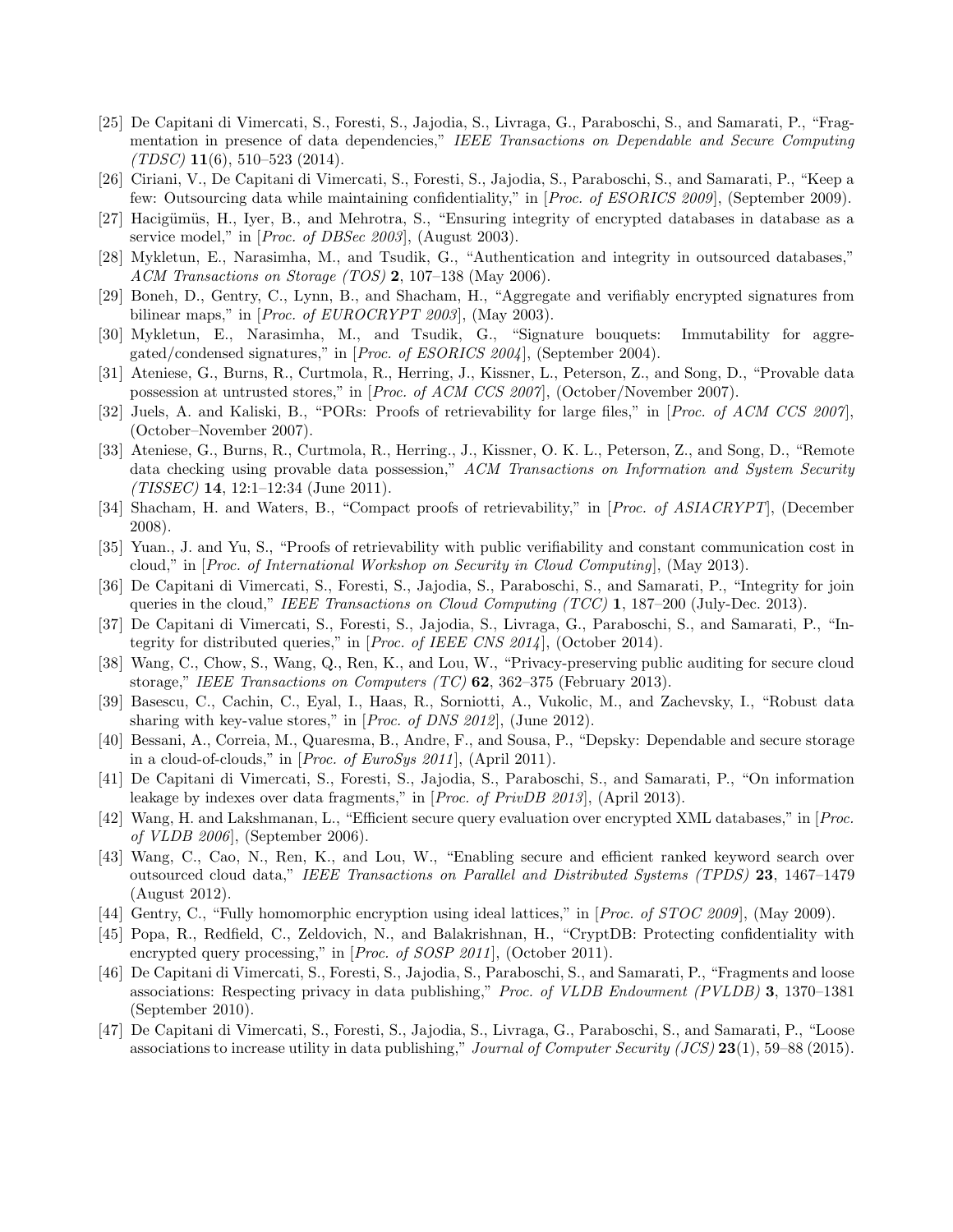- <span id="page-11-0"></span>[48] De Capitani di Vimercati, S., Foresti, S., Jajodia, S., Paraboschi, S., and Samarati, P., "Encryption policies for regulating access to outsourced data," ACM Transactions on Database Systems (TODS) 35, 12:1–12:46 (April 2010).
- <span id="page-11-1"></span>[49] Atallah, M., Blanton, M., Fazio, N., and Frikken, K., "Dynamic and efficient key management for access hierarchies," ACM Transactions on Information and System Security (TISSEC) 12, 18:1–18:43 (January 2009).
- <span id="page-11-2"></span>[50] De Capitani di Vimercati, S., Foresti, S., Jajodia, S., Livraga, G., Paraboschi, S., and Samarati, P., "Enforcing dynamic write privileges in data outsourcing," Computers & Security 39, 47–63 (November 2013).
- <span id="page-11-3"></span>[51] De Capitani di Vimercati, S., Foresti, S., Jajodia, S., and Livraga, G., "Enforcing subscription-based authorization policies in cloud scenarios," in  $[Proc. of DBSec 2012]$ , (July 2012).
- <span id="page-11-4"></span>[52] Goyal, V., Pandey, O., Sahai, A., and Waters, B., "Attribute-based encryption for fine-grained access control of encrypted data," in [Proc. of ACM CCS 2006], (October/November 2006).
- <span id="page-11-5"></span>[53] Waters, B., "Ciphertext-policy attribute-based encryption: An expressive, efficient, and provably secure realization," in [*Proc. of PKC 2011*], (March 2011).
- <span id="page-11-6"></span>[54] Islam, M. S., Kuzu, M., and Kantarcioglu, M., "Access pattern disclosure on searchable encryption: Ramification, attack and mitigation," in [Proc. of NDSS 2012], (February 2012).
- [55] Kellaris, G., Kollios, G., Nissim, K., and O'Neill, A., "Generic attacks on secure outsourced databases," in [*Proc. of ACM CCS 2016*], (Oct. 2016).
- <span id="page-11-7"></span>[56] Naveed, M., Kamara, S., and Wright, C. V., "Inference attacks on property-preserving encrypted databases," in [*Proc. of ACM CCS 2015*], (Oct. 2015).
- <span id="page-11-8"></span>[57] Ostrovsky, R. and Skeith, W. E., "A survey of single-database private information retrieval: Techniques and applications," in [Proc. of PKC 2007], (Apr. 2007).
- <span id="page-11-9"></span>[58] Goldreich, O., "Towards a theory of software protection and simulation by Oblivious RAMs," in [Proc. of STOC 1987], (May 1987).
- <span id="page-11-10"></span>[59] Ostrovsky, R., "Efficient computation on Oblivious RAMs," in [Proc. of STOC 1990], (May 1990).
- [60] Goldreich, O. and Ostrovsky, R., "Software protection and simulation on Oblivious RAMs," Journal of the ACM 43, 431–473 (May 1996).
- <span id="page-11-11"></span>[61] Stefanov, E., van Dijk, M., Shi, E., Fletcher, C. W., Ren, L., Yu, X., and Devadas, S., "Path ORAM: an extremely simple Oblivious RAM protocol," in [*Proc. of ACM CCS 2013*], (Nov. 2013).
- <span id="page-11-12"></span>[62] Ren, L., Fletcher, C. W., Kwon, A., Stefanov, E., Shi, E., van Dijk, M., and Devadas, S., "Constants count: Practical improvements to Oblivious RAM," in [Proc. of USENIX 2015], (Aug. 2015).
- <span id="page-11-13"></span>[63] De Capitani di Vimercati, S., Foresti, S., Paraboschi, S., Pelosi, G., and Samarati, P., "Efficient and private access to outsourced data," in [Proc. of ICDCS 2011], (June 2011).
- <span id="page-11-14"></span>[64] De Capitani di Vimercati, S., Foresti, S., Paraboschi, S., Pelosi, G., and Samarati, P., "Shuffle index: Efficient and private access to outsourced data," ACM Transactions on Storage (TOS) 11, 1–55 (October 2015). Article 19.
- <span id="page-11-15"></span>[65] De Capitani di Vimercati, S., Foresti, S., Paraboschi, S., Pelosi, G., and Samarati, P., "Three-server swapping for access confidentiality," IEEE Transactions on Cloud Computing (TCC) 6, 492–505 (April-June 2018).
- <span id="page-11-16"></span>[66] De Capitani di Vimercati, S., S.Foresti, Paraboschi, S., Pelosi, G., and Samarati, P., "Enforcing authorizations while protecting access confidentiality," Journal of Computer Security (JCS) 26, 143–175 (January 2018).
- <span id="page-11-17"></span>[67] Li, F., Hadjieleftheriou, M., Kollios, G., and Reyzin, L., "Dynamic authenticated index structures for outsourced databases," in [Proc. of SIGMOD 2006], (Jun. 2006).
- <span id="page-11-18"></span>[68] Pang, H. and Tan, K., "Verifying completeness of relational query answers from online servers," ACM Transactions on Information and System Security (TISSEC) 11, 5:1–5:50 (May 2008).
- <span id="page-11-19"></span>[69] Ghazizadeh, P., Mukkamala, R., and Olariu, S., "Data integrity evaluation in cloud database-as-a-service," in [Proc. of IEEE SERVICES], 280–285 (June 2013).
- [70] Wang, H., Yin, J., Perng, C., and Yu, P., "Dual encryption for query integrity assurance," in [Proc. of CIKM 2008], (Oct. 2008).